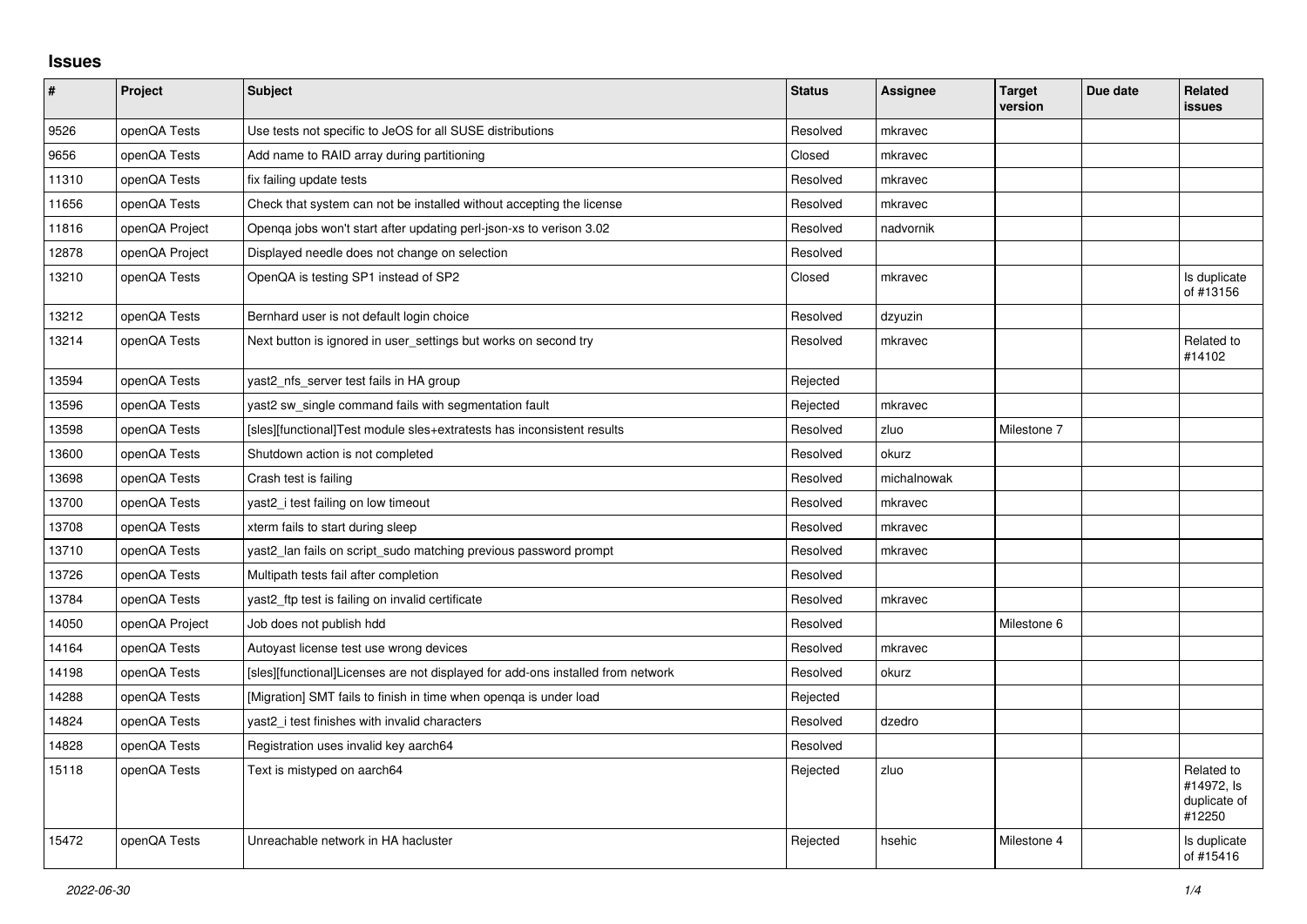| $\sharp$ | Project      | <b>Subject</b>                                                                                               | <b>Status</b> | <b>Assignee</b> | <b>Target</b><br>version | Due date   | Related<br><b>issues</b>  |
|----------|--------------|--------------------------------------------------------------------------------------------------------------|---------------|-----------------|--------------------------|------------|---------------------------|
| 15574    | openQA Tests | Fix generated autoyast profile or test module                                                                | Resolved      |                 |                          |            |                           |
| 15578    | openQA Tests | Test fails in glxgears - command does not exist because packagekit was masked during package<br>installation | Resolved      | okurz           | Milestone 4              |            | Related to<br>#13004      |
| 15586    | openQA Tests | Tar fails because file changed during archive creation                                                       | Resolved      | okurz           |                          |            |                           |
| 16054    | openQA Tests | Test fails in yast2 nis after job restart                                                                    | Resolved      | mkravec         |                          |            |                           |
| 16056    | openQA Tests | Test fails in yast2 tftp                                                                                     | Resolved      | michalnowak     |                          |            |                           |
| 16098    | openQA Tests | yast2_lan_restart test has soft_failures referencing fixed bugs                                              | Resolved      | mkravec         |                          |            |                           |
| 16110    | openQA Tests | Network restart detection in yast2_lan_restart is not reliabe                                                | Resolved      | dzedro          |                          |            |                           |
| 16208    | openQA Tests | Test results are inconsistent in yast2 http                                                                  | Resolved      | zluo            |                          |            |                           |
| 16210    | openQA Tests | Test results are inconsistent in yast2_samba                                                                 | Resolved      | michalnowak     |                          |            |                           |
| 16212    | openQA Tests | Test fails in vnc two passwords                                                                              | Resolved      | mkravec         |                          |            |                           |
| 16216    | openQA Tests | [sles][functional] gedit can be unreliable trying to close the "save"-dialog (wait screen change)            | Resolved      | okurz           |                          |            |                           |
| 16364    | openQA Tests | Test fails in register_system because of short timeout                                                       | Resolved      | mitiao          |                          |            |                           |
| 16368    | openQA Tests | Test fails in online_migration_setup                                                                         | Resolved      | mitiao          |                          |            | Related to<br>#16718      |
| 16390    | openQA Tests | Installation does not start in textmode                                                                      | Rejected      |                 |                          |            |                           |
| 16412    | openQA Tests | [microos] Rename distribution from CASP to CaaSP                                                             | Resolved      | mkravec         | Milestone 9              |            |                           |
| 16612    | openQA Tests | Autoyast installation does not have second stage on CaaSP                                                    | Resolved      | mkravec         |                          |            |                           |
| 17358    | openQA Tests | [sle][functional]Text is mistyped in yast2_i module                                                          | Resolved      |                 | Milestone 11             | 2017-11-08 |                           |
| 17366    | openQA Tests | [sle][functional] Autoyast verify module is failing                                                          | Resolved      | riafarov        | Milestone 9              |            | <b>Blocks</b><br>#20064   |
| 17372    | openQA Tests | [sle][tools]Installation medium from parallel job in inaccessible                                            | Rejected      |                 |                          |            |                           |
| 17374    | openQA Tests | Used repository does not exist on download.suse.de                                                           | Resolved      | michalnowak     |                          |            |                           |
| 17376    | openQA Tests | Login check types types invalid characters                                                                   | Resolved      | michalnowak     |                          |            |                           |
| 17396    | openQA Tests | [sle][functional] gensslcert times out after 600s because it cannot find a suitable prime number             | Resolved      | okurz           | Milestone 13             |            | Is duplicate<br>of #19536 |
| 17420    | openQA Tests | [sles][functional][s390x] Test fails in vnc two passwords                                                    | Resolved      | okurz           |                          |            |                           |
| 17546    | openQA Tests | Set up SLES-JeOS-SP3 in openQA                                                                               | Resolved      | mkravec         |                          |            |                           |
| 17844    | openQA Tests | Test mysql_srv is not reliable                                                                               | Resolved      | okurz           |                          |            |                           |
| 18554    | openQA Tests | [tools] DIE short read for zire data                                                                         | Rejected      | okurz           |                          |            |                           |
| 18558    | openQA Tests | [sle][functional][u][hard][investigation] Snapper tests run too long                                         | Resolved      | SLindoMansilla  | Milestone 17             | 2018-07-03 | Related to<br>#31351      |
| 19044    | openQA Tests | [ha][scc]test fails in drbd                                                                                  | Resolved      | Idevulder       |                          |            |                           |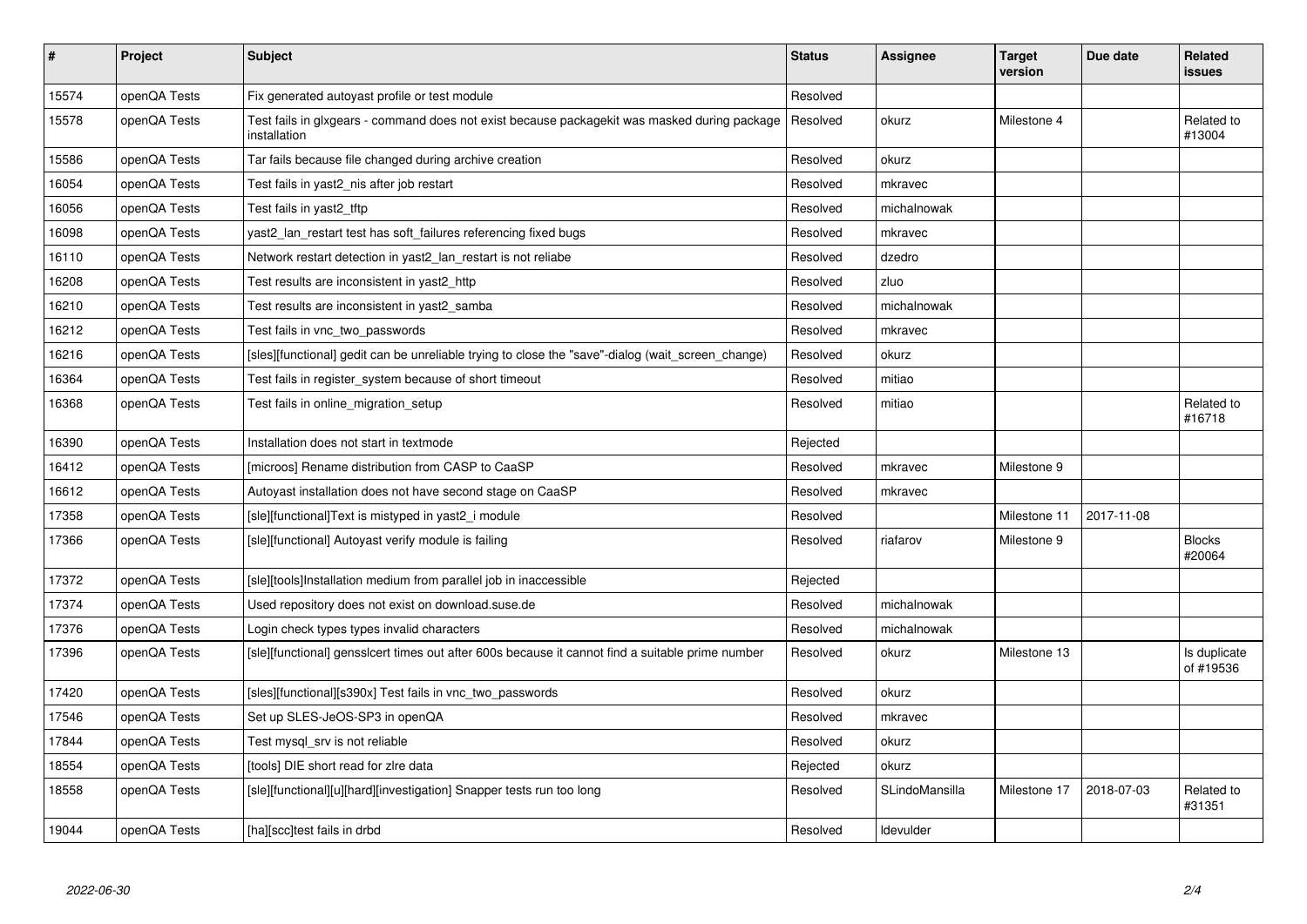| #     | Project        | Subject                                                                                                                                       | <b>Status</b> | <b>Assignee</b> | <b>Target</b><br>version | Due date   | Related<br><b>issues</b>                         |
|-------|----------------|-----------------------------------------------------------------------------------------------------------------------------------------------|---------------|-----------------|--------------------------|------------|--------------------------------------------------|
| 19056 | openQA Tests   | Tests try to create filesystem on root partition instead of additional disk                                                                   | Resolved      | okurz           |                          |            | Related to<br>#19380, Has<br>duplicate<br>#19256 |
| 19468 | openQA Tests   | [microos] test fails in oci install                                                                                                           | Resolved      | mkravec         |                          |            |                                                  |
| 19488 | openQA Tests   | [microos] Add cluster deployment test for KVM images using cloud-config                                                                       | Resolved      | mkravec         |                          |            |                                                  |
| 19490 | openQA Tests   | [microos] Set up stagings                                                                                                                     | Resolved      | mkravec         |                          |            |                                                  |
| 19618 | openQA Tests   | Grub2 needle is not matched after reboot                                                                                                      | Resolved      | qmsu            |                          |            | Related to<br>#19242                             |
| 19624 | openQA Tests   | File '/repodata/repomd.xml' not found on medium                                                                                               | Rejected      | okurz           |                          |            | Is duplicate<br>of #19470                        |
| 20462 | openQA Tests   | [microos] Export logs from autoyast nodes                                                                                                     | Resolved      | mkravec         |                          |            |                                                  |
| 20666 | openQA Tests   | [microos] Improve transactional-update test                                                                                                   | Resolved      | mkravec         |                          |            |                                                  |
| 20684 | openQA Tests   | [microos] Split stack controller tests into modules                                                                                           | Resolved      | mkravec         |                          |            |                                                  |
| 20686 | openQA Tests   | [microos] Test for cluster updates                                                                                                            | Resolved      | mkravec         |                          |            |                                                  |
| 20908 | openQA Tests   | [microos] Setup CaaSP 2.0 in openQA                                                                                                           | Resolved      | mkravec         |                          |            |                                                  |
| 23420 | openQA Tests   | [microos] Test that /var/lib/docker is on separate partition                                                                                  | Resolved      | mkravec         |                          |            |                                                  |
| 27991 | openQA Tests   | [microos] Test retry on failed orchestrations                                                                                                 | Resolved      | mkravec         |                          |            |                                                  |
| 30355 | openQA Tests   | [caasp] Tie velum footer to BETA variable                                                                                                     | Resolved      | mkravec         |                          |            |                                                  |
| 30796 | openQA Tests   | [microos] Make MicroOS tests more reliable                                                                                                    | Resolved      | mkravec         |                          |            |                                                  |
| 30802 | openQA Tests   | [microos] Add test for kured reboot method                                                                                                    | Rejected      | mkravec         |                          |            |                                                  |
| 31033 | openQA Tests   | [sle][functional][sle12sp4][medium] test fails in remote_target - mirror repo added to settings with<br>"Media1" but folder is called "Media" | Resolved      | riafarov        | Milestone 14             | 2018-02-13 |                                                  |
| 31390 | openQA Tests   | [CaaSP] Retry if update fails                                                                                                                 | Closed        | mkravec         |                          |            |                                                  |
| 31393 | openQA Tests   | [CaaSP] Make sure kubeconfig is downloaded before tests continue                                                                              | Resolved      | mkravec         |                          |            |                                                  |
| 31468 | openQA Tests   | [microos] Cloud-config for VMX images has outdated repository                                                                                 | Rejected      | mkravec         |                          |            |                                                  |
| 31519 | openQA Tests   | [microos] Update repository is ready in transactional-update test on kubic                                                                    | Resolved      | mkravec         |                          |            |                                                  |
| 31588 | openQA Tests   | [microos] Add MicroOS role test into openQA                                                                                                   | Closed        | mkravec         |                          |            |                                                  |
| 31786 | openQA Tests   | [microos] Nonce does not match                                                                                                                | Resolved      | mkravec         |                          |            |                                                  |
| 32365 | openQA Tests   | [microos] Add test for release notes                                                                                                          | Resolved      | mkravec         |                          |            |                                                  |
| 32977 | openQA Tests   | [functional][yast][y]Release notes content is not really checked                                                                              | Resolved      | okurz           | Milestone 15             | 2018-03-27 |                                                  |
| 33094 | openQA Tests   | [microos] Installation with different keyboard                                                                                                | New           | mkravec         |                          |            |                                                  |
| 33112 | openQA Tests   | [microos] Test images-next                                                                                                                    | Resolved      | mkravec         |                          |            |                                                  |
| 33676 | openQA Project | Group results by group name, not build number in parent_group_overview                                                                        | Resolved      | ilausuch        | <b>Current Sprint</b>    |            |                                                  |